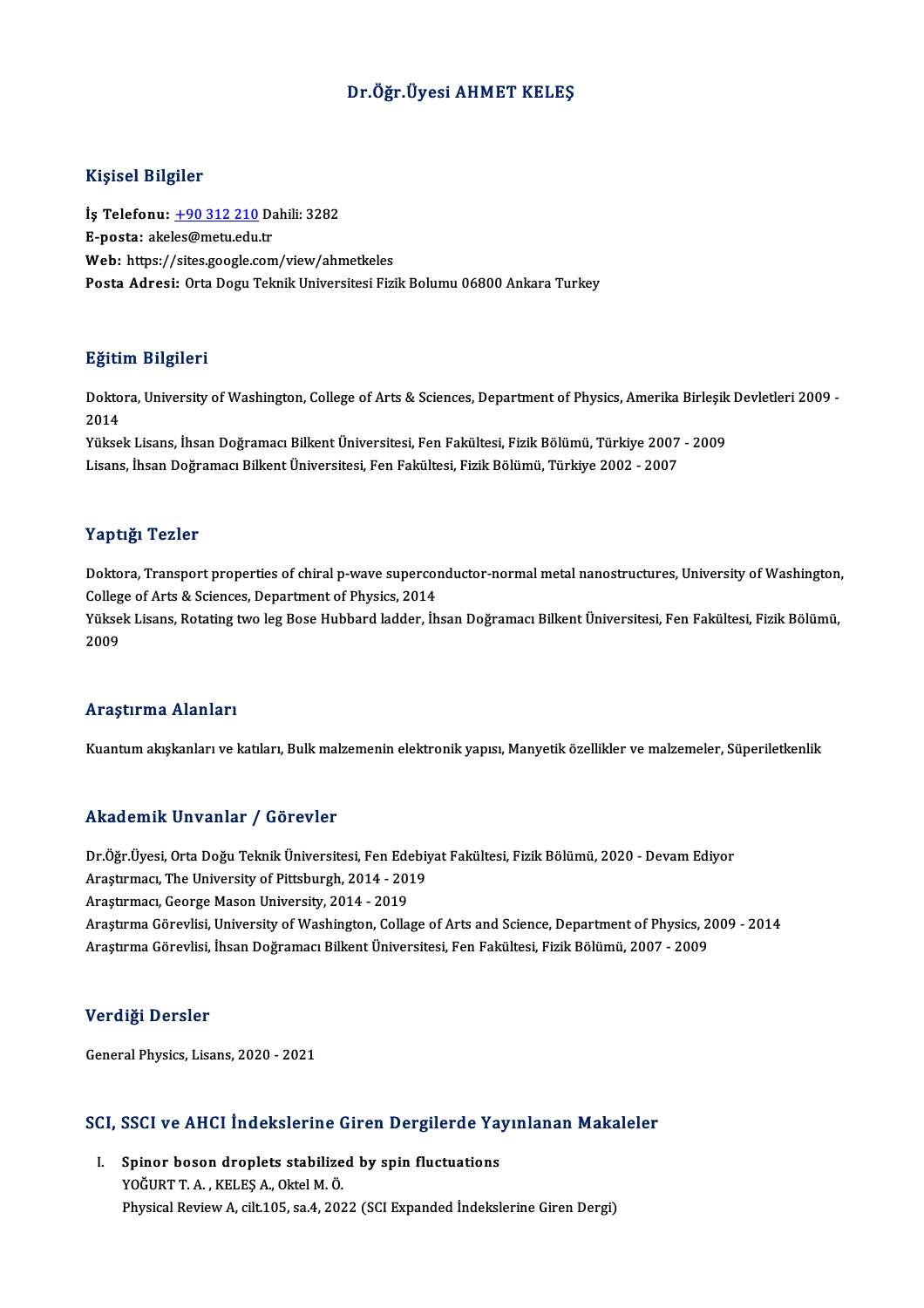| П.    | Rise and fall of plaquette order in the Shastry-Sutherland magnet revealed by pseudofermion                                                                               |
|-------|---------------------------------------------------------------------------------------------------------------------------------------------------------------------------|
|       | functional renormalization group                                                                                                                                          |
|       | KELEŞ A, Zhao E                                                                                                                                                           |
|       | PHYSICAL REVIEW B, cilt.105, sa.4, 2022 (SCI Indekslerine Giren Dergi)                                                                                                    |
| III.  | f-wave superfluidity from repulsive interaction in Rydberg-dressed Fermi gas                                                                                              |
|       | Keles A., Zhao E., Li X.                                                                                                                                                  |
|       | PHYSICAL REVIEW A, cilt.101, sa.2, 2020 (SCI İndekslerine Giren Dergi)                                                                                                    |
| IV.   | Scrambling dynamics and many-body chaos in a random dipolar spin model                                                                                                    |
|       | Keles A, Zhao E, Liu W V                                                                                                                                                  |
|       | PHYSICAL REVIEW A, cilt 99, sa 5, 2019 (SCI İndekslerine Giren Dergi)                                                                                                     |
| V.    | Weyl nodes in periodic structures of superconductors and spin-active materials<br>Keles A., Zhao E.                                                                       |
|       | PHILOSOPHICAL TRANSACTIONS OF THE ROYAL SOCIETY A-MATHEMATICAL PHYSICAL AND ENGINEERING                                                                                   |
|       | SCIENCES, cilt.376, sa.2125, 2018 (SCI İndekslerine Giren Dergi)                                                                                                          |
| VI.   | Renormalization group analysis of dipolar Heisenberg model on square lattice                                                                                              |
|       | Keles A, Zhao E                                                                                                                                                           |
|       | PHYSICAL REVIEW B, cilt.97, sa.24, 2018 (SCI Indekslerine Giren Dergi)                                                                                                    |
| VII.  | Absence of Long-Range Order in a Triangular Spin System with Dipolar Interactions                                                                                         |
|       | Keles A., Zhao E.                                                                                                                                                         |
|       | PHYSICAL REVIEW LETTERS, cilt.120, sa.18, 2018 (SCI Indekslerine Giren Dergi)                                                                                             |
| VIII. | Effective theory of interacting fermions in shaken square optical lattices                                                                                                |
|       | Keles A., Zhao E., Liu W. V.                                                                                                                                              |
|       | PHYSICAL REVIEW A, cilt.95, sa.6, 2017 (SCI İndekslerine Giren Dergi)                                                                                                     |
| IX.   | Competing many-body instabilities in two-dimensional dipolar Fermi gases<br>Keles A., Zhao E.                                                                             |
|       | PHYSICAL REVIEW A, cilt 94, sa.3, 2016 (SCI İndekslerine Giren Dergi)                                                                                                     |
| X.    | Mott transition in a two-leg Bose-Hubbard ladder under an artificial magnetic field                                                                                       |
|       | Keles A., Oktel M. O.                                                                                                                                                     |
|       | PHYSICAL REVIEW A, cilt 91, sa.1, 2015 (SCI İndekslerine Giren Dergi)                                                                                                     |
| XI.   | Theory of disordered unconventional superconductors                                                                                                                       |
|       | Keles A., Andreev A.V., Spivak B.Z., Kivelson S.A.                                                                                                                        |
|       | JOURNAL OF EXPERIMENTAL AND THEORETICAL PHYSICS, cilt.119, sa.6, ss.1109-1114, 2014 (SCI Indekslerine                                                                     |
|       | Giren Dergi)                                                                                                                                                              |
| XII.  | Vortex lattices in dipolar two-component Bose-Einstein condensates                                                                                                        |
|       | Ghazanfari N., Keles A., Oktel M. O.                                                                                                                                      |
|       | PHYSICAL REVIEW A, cilt.89, sa.2, 2014 (SCI Indekslerine Giren Dergi)                                                                                                     |
| XIII. | Electron transport in p-wave superconductor-normal metal junctions                                                                                                        |
|       | Keles A., Andreev A.V., Spivak B.Z.                                                                                                                                       |
| XIV.  | PHYSICAL REVIEW B, cilt.89, sa.1, 2014 (SCI İndekslerine Giren Dergi)<br>Ground-state properties, vortices, and collective excitations in a two-dimensional Bose-Einstein |
|       | condensate with gravitylike interatornic attraction                                                                                                                       |
|       | Keles A., Sevincli S., Tanatar B.                                                                                                                                         |
|       | PHYSICAL REVIEW A, cilt 77, sa 5, 2008 (SCI Indekslerine Giren Dergi)                                                                                                     |
| XV.   | Ground-state properties and collective excitations in a 2D Bose-Einstein condensate with gravity-like                                                                     |
|       | interatomic attraction                                                                                                                                                    |
|       | Keles A., Sevincli S., Tanatar B.                                                                                                                                         |
|       | JOURNAL OF LOW TEMPERATURE PHYSICS, cilt.150, ss.630-635, 2008 (SCI Indekslerine Giren Dergi)                                                                             |
|       |                                                                                                                                                                           |

# Bilimsel Hakemlikler